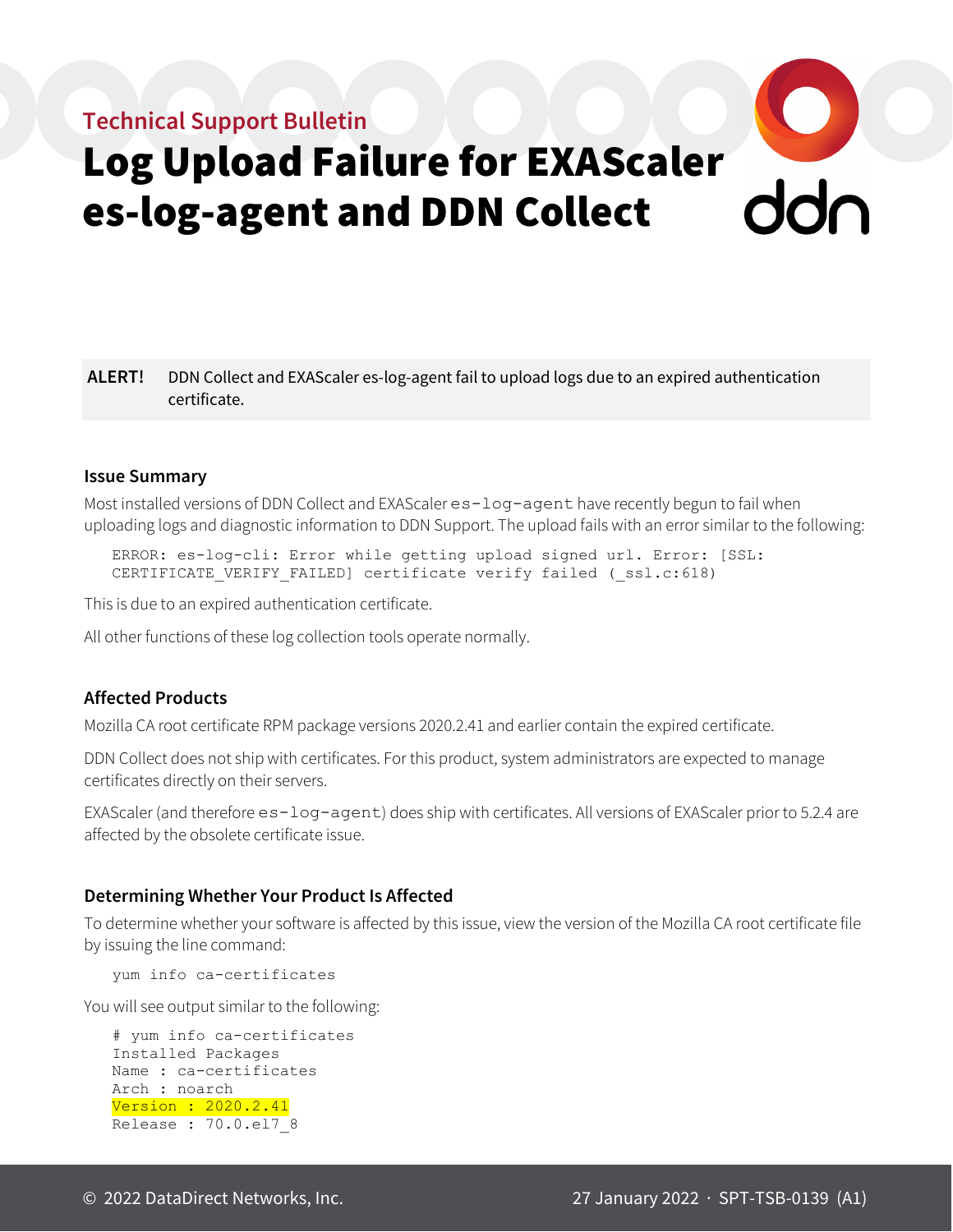```
Size : 924 k
Repo : installed
From repo : ES-UPD
Summary : The Mozilla CA root certificate bundle
URL : http://www.mozilla.org/
License : Public Domain
Description : This package contains the set of CA certificates chosen by the
: Mozilla Foundation for use with the Internet PKI.
```
Versions 2020.2.41 and lower contains the expired certificate.

# **Resolution**

This issue is resolved for es-log-agent in EXAScaler versions 5.2.4 and higher in the 5.x.x series, and versions 6.0.0 and higher.

The resolution for DDN Collect is to directly update the ca-certificates file on the server where DDN Collect resides, as described in the Workaround section below.

#### **Workaround**

To work around this issue for es-log-agent, or to resolve it for DDN Collect, update the ca-certificates file on the server where DDN Collect resides to version 2021.2.50 or higher. The certificate file ca-certificates-2021.2.50-72.el7\_9.noarch is known to be current and is available from DDN Support.

To update certificates using yum, do the following.

**1.** Enable the yum repo on the system or node with the issue by issuing the following command as root:

yum-config-manager -–enable *<repository>*

where *<repository>* is a unique repository ID. If the desired repository ID is unknown, you can obtain a list of available repository IDs with the command:

yum repolist all

**ALERT! Only download software from a trusted and verified source.** Failure to verify the source is a security risk and could lead to security, stability, compatibility and maintainability issues.

2. Update the Mozilla CA root certificate file to the most recent version with the command:

```
yum update ca-certificates
```
3. Disable yum after the update completes:

```
yum-config-manager –-disable <repository>
```
#### **Contacting DDN Technical Support**

Please contact DDN Technical Support at any time if you have questions or need assistance. Support can be reached by phone, by email, or on the web as listed below.